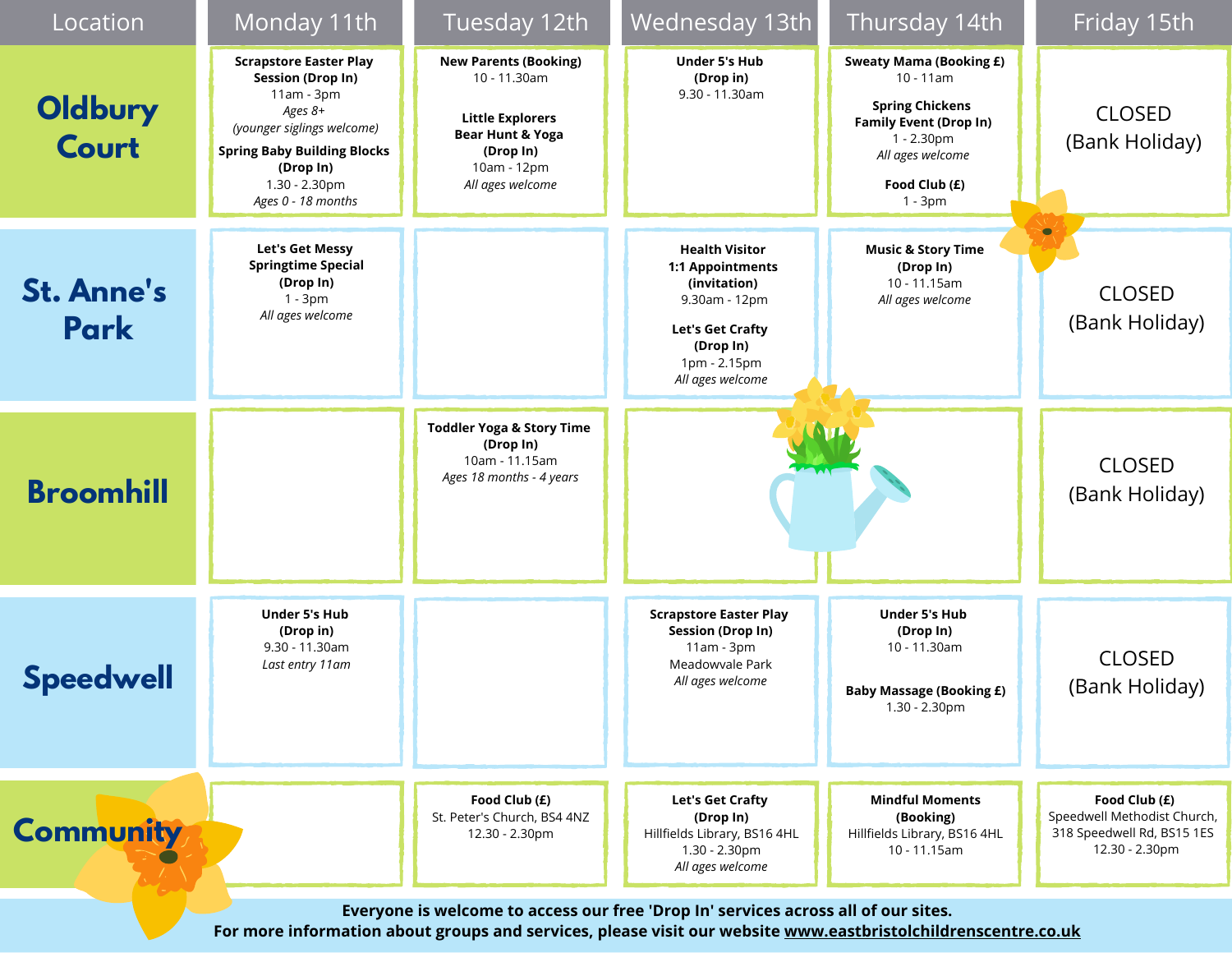| Location                                                                           | Monday 18th                     | Tuesday 19th                                                   | Wednesday 20th                                                                 | Thursday 21st                                                                                            | Friday 22nd                                                                                                        |  |  |  |
|------------------------------------------------------------------------------------|---------------------------------|----------------------------------------------------------------|--------------------------------------------------------------------------------|----------------------------------------------------------------------------------------------------------|--------------------------------------------------------------------------------------------------------------------|--|--|--|
| Oldbury<br><b>Court</b>                                                            | <b>CLOSED</b><br>(Bank Holiday) | <b>New Parents (Booking)</b><br>10 - 11.30am                   | <b>Under 5's Hub</b><br>(Drop in)<br>$9.30 - 11.30$ am                         | <b>Sweaty Mama (Booking £)</b><br>$10 - 11am$<br>Food Club (£)<br>$1 - 3pm$                              | <b>Scrapstore Easter Play</b><br><b>Session (Drop In)</b><br>$11am - 3pm$<br>Ages 8+<br>(younger siblings welcome) |  |  |  |
| <b>St. Anne's</b><br><b>Park</b>                                                   | <b>CLOSED</b><br>(Bank Holiday) | $\bullet$                                                      | <b>Health Visitor</b><br>1:1 Appointments<br>(invitation)<br>9.30am - 12pm     | <b>Music &amp; Story Time</b><br>(Drop In)<br>10 - 11.15am<br>All ages welcome                           | <b>Baby Building Blocks</b><br>(Drop In)<br>$10 - 11am$<br>Ages 0 - 18 months                                      |  |  |  |
| <b>Broomhill</b>                                                                   | <b>CLOSED</b><br>(Bank Holiday) |                                                                | <b>Spring Family Picnic</b><br>(Drop In)<br>11.30am - 1pm<br>All ages welcome  |                                                                                                          | Stay & Play<br>(Drop In)<br>1.30 - 2.30pm<br>All ages welcome                                                      |  |  |  |
| <b>Speedwell</b>                                                                   | <b>CLOSED</b><br>(Bank Holiday) |                                                                | <b>Spring Stay &amp; Play</b><br>(Drop In)<br>$10 - 11$ am<br>All ages welcome | <b>Under 5's Hub</b><br>(Drop In)<br>10 - 11.30am<br><b>Baby Massage</b><br>(Booking £)<br>1.30 - 2.30pm |                                                                                                                    |  |  |  |
| <b>Community</b><br>$\bullet$                                                      | <b>CLOSED</b><br>(Bank Holiday) | Food Club (£)<br>St. Peter's Church, BS4 4NZ<br>12.30 - 2.30pm |                                                                                |                                                                                                          | Food Club (£)<br>Speedwell Methodist Church,<br>318 Speedwell Rd, BS15 1ES<br>12.30 - 2.30pm                       |  |  |  |
| Everyone is welcome to access our free 'Drop In' services across all of our sites. |                                 |                                                                |                                                                                |                                                                                                          |                                                                                                                    |  |  |  |

**For more information about groups and services, please visit our website [www.eastbristolchildrenscentre.co.uk](http://www.eastbristolchildrenscentre.co.uk/)**